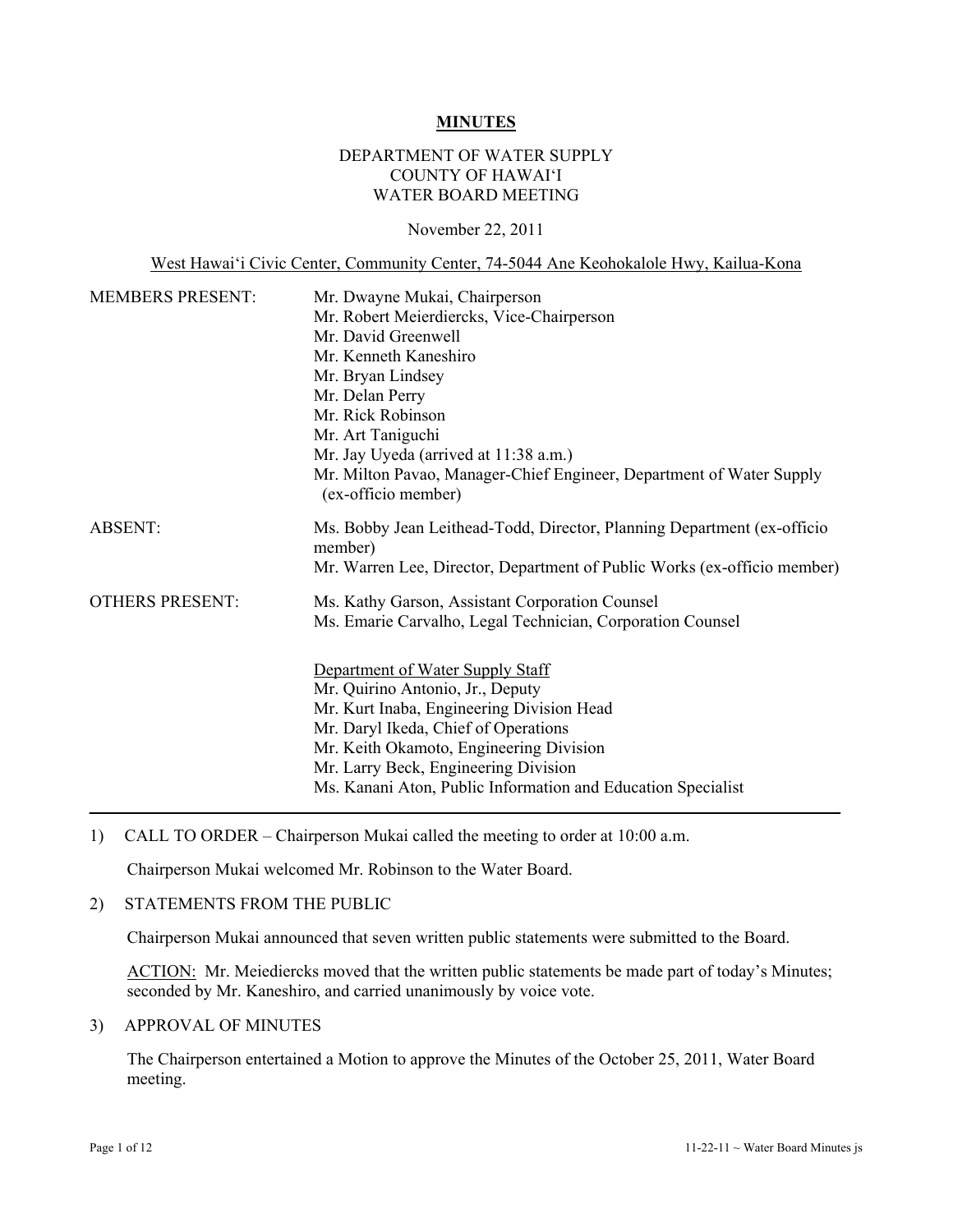ACTION: Mr. Meierdiercks moved to approve; seconded by Mr. Greenwell, and carried unanimously by voice vote.

The Chairperson entertained a Motion to approve the Minutes of the November 8, 2011, Special Meeting on the Selection of new Manager-Chief Engineer.

ACTION: Mr. Meierdiercks moved to approve; seconded by Mr. Lindsey, and carried unanimously by voice vote.

## 4) APPROVAL OF ADDENDUM AND/OR SUPPLEMENTAL AGENDA **(Note: Addendum requires Roll Call Vote)**

None.

## 5) PUNA:

# A. **JOB NO. 2006-899, CONSTRUCTION OF THE OLA'A NO. 6 PRODUCTION WELL AND 1.0 MG RESERVOIR:**

The contractor, Isemoto Contracting Company, Ltd., is requesting a contract time extension of 45 calendar days. This is the third time extension request for this project.

| Ext.           |             |                                     | Days       |                                                                                        |
|----------------|-------------|-------------------------------------|------------|----------------------------------------------------------------------------------------|
| #              | From (Date) | To (Date)                           | (Calendar) | Reason                                                                                 |
|                | 5/26/11     | 11/25/11                            | 183        | Delays in receiving approval of the Medium<br>Voltage switchgear submittal from HELCO. |
| $\overline{2}$ | 11/25/11    | 12/16/11                            | 21         | Delay in receiving test electrical power from<br>HELCO.                                |
|                | 12/16/11    | 1/30/12                             | 45         | Additional work required by Post Contract<br>Documents (PCD) #8 and #9.                |
|                |             | Total Days (including this request) | 249        |                                                                                        |

The project completion date must be extended due to the additional work required by Post Contract Documents (PCD) #8 and #9. PCD #8 added additional plumbing work, which is needed to operate each booster pump's ball control valve. PCD #9 added additional conduits and control wires for the flow meters at the off-site locations, which is needed to operate the tank control valves.

Staff has reviewed the request, and finds that the extension of 45 calendar days is justified.

The Manager-Chief Engineer recommended that the Board grant this contract time extension of 45 calendar days to Isemoto Contracting Company, Ltd., for JOB NO. 2006-899, 'ŌLA'A NO. 6 PRODUCTION WELL AND 1.0 MG RESERVOIR. If approved, the contract completion date will be extended from December 16, 2011 to January 30, 2012.

MOTION: Mr. Perry moved to approve; seconded by Mr. Taniguchi.

Mr. Inaba said the time extension request mainly involves conduits that needed to be installed.

The Manager-Chief Engineer noted that this well is the fourth one in the area, with the first two wells at the old Puna Sugar plantation mill, and the third in Kurtistown. This fourth well, in Mountain View, will greatly boost the DWS system's capacity. He noted that the elevation of this latest well is 900 feet, and the well's water is excellent in quality and is plentiful.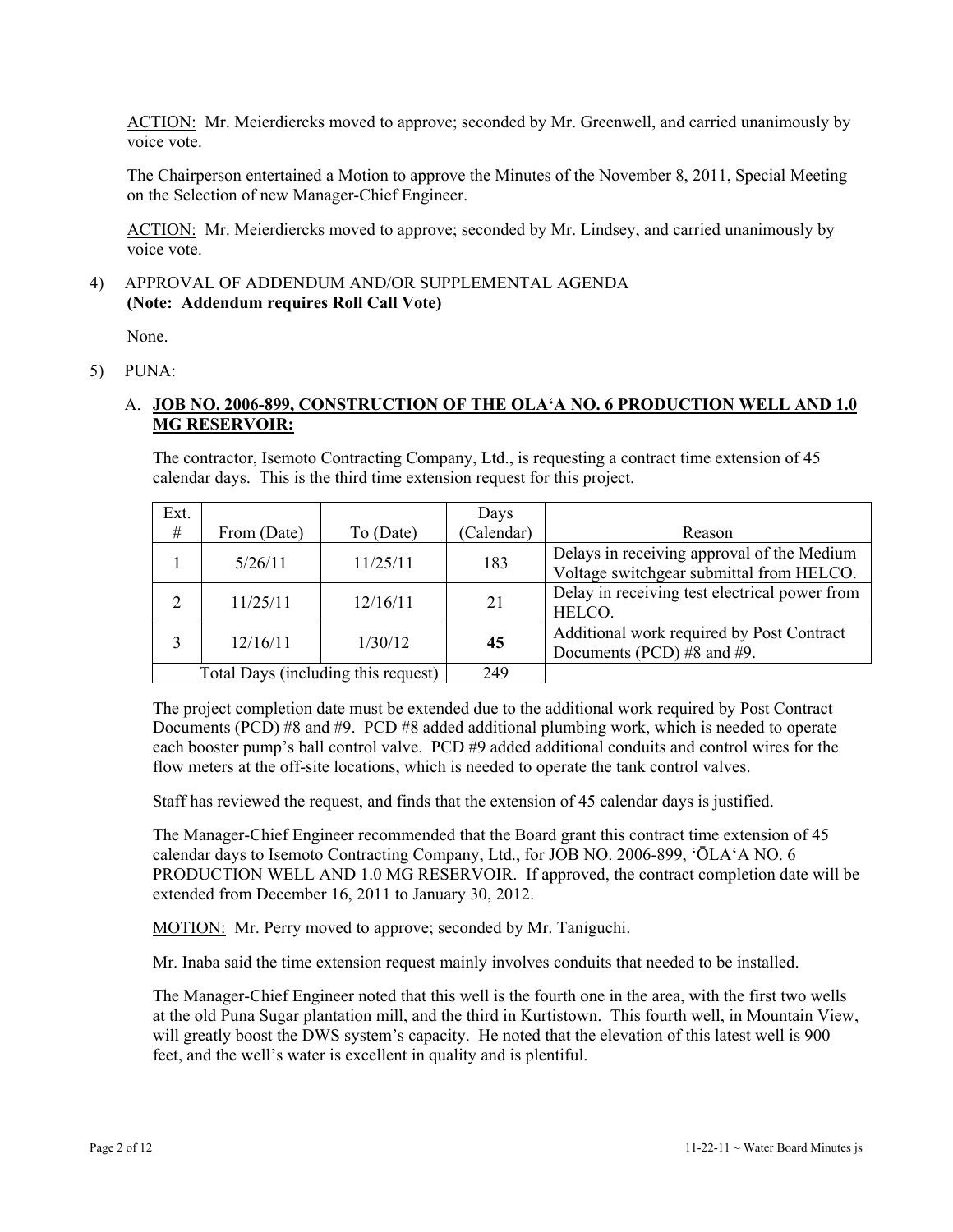Mr. Robinson sought the Board's indulgence because he is new. He said that he received six months of Minutes and noted that there were many time extension requests. He asked whether DWS makes allowances for time extensions when writing its contracts.

Mr. Inaba explained that a contingency is built into DWS's contracts in terms of funding. Therefore, if there are any changes in terms of dollars, the Department can go ahead and issue a change order so long as it is within the contingency. To get a contract time extension, DWS comes before the Board to get approval to extend the deadline of the contract. He noted that this was different from how the Department of Public Works (DPW) handles things.

The Manager-Chief Engineer said that the difference is that DPW goes to the County Council for approval of projects and funding for projects, but any time extensions are handled by DPW *administratively*. In contrast, DWS is semi-autonomous and the Water Board has absolute control over everything that DWS does. Therefore, when DWS awards a contract, it would be for a specific time, and any time extensions must be approved by the Water Board. The Board approves projects, funding as well as time extensions for any extra or unforeseen work, etc. DWS negotiates with the contractor at the beginning on what both sides consider a fair amount of time to do the project; any time extensions are brought to the Board so that the contract can be extended legally. The reason that there are a lot of time extension requests is because the Board has absolute control.

Chairperson Mukai said that as a point of information, there are a number of time extensions involving the public utility (i.e., HELCO). DWS is working to get that rectified, he said.

ACTION: Motion carried unanimously by voice vote.

# 6) HĀMĀKUA:

# A. **JOB NO. 2007-923, ĀHUALOA WELL DEVELOPMENT – PHASE 2 (PRODUCTION WELL AND 1.0 MG RESERVOIR):**

The contractor, Goodfellow Bros., Inc., is requesting a contract time extension of 42 calendar days. This is the fourth time extension request for this project. Information on the previous time extension requests are detailed below:

| Ext.                                |             |           | Days      |                                                                                                                                                                |
|-------------------------------------|-------------|-----------|-----------|----------------------------------------------------------------------------------------------------------------------------------------------------------------|
| #                                   | From (Date) | To (Date) | Calendar) | Reason                                                                                                                                                         |
|                                     | 8/30/10     | 2/14/11   | 168       | Delays in receiving drawings from HELCO<br>and changes in electrical design.                                                                                   |
| $\mathcal{D}_{\mathcal{L}}$         | 2/14/11     | 9/26/11   | 224       | Delays in receiving submittals and review<br>from HELCO for Main Electrical Service<br>Switchgear                                                              |
| 3                                   | 9/26/11     | 12/5/11   | 70        | Additional time needed for start-up/testing<br>of Motor Control Center, delays in painting<br>due to moisture, delays in delivery of<br>doors/louvers.         |
| $\overline{4}$                      | 12/5/11     | 1/16/12   | 42        | Additional time needed for DWS<br>technicians, factory representatives, and<br>electricians to complete SCADA work and<br>start-up/testing of the well system. |
| Total Days (including this request) |             |           | 504       |                                                                                                                                                                |

In order to standardize on specific SCADA equipment, and in order to be able to configure and program the control system for the Āhualoa well as preferred by DWS, the Department decided to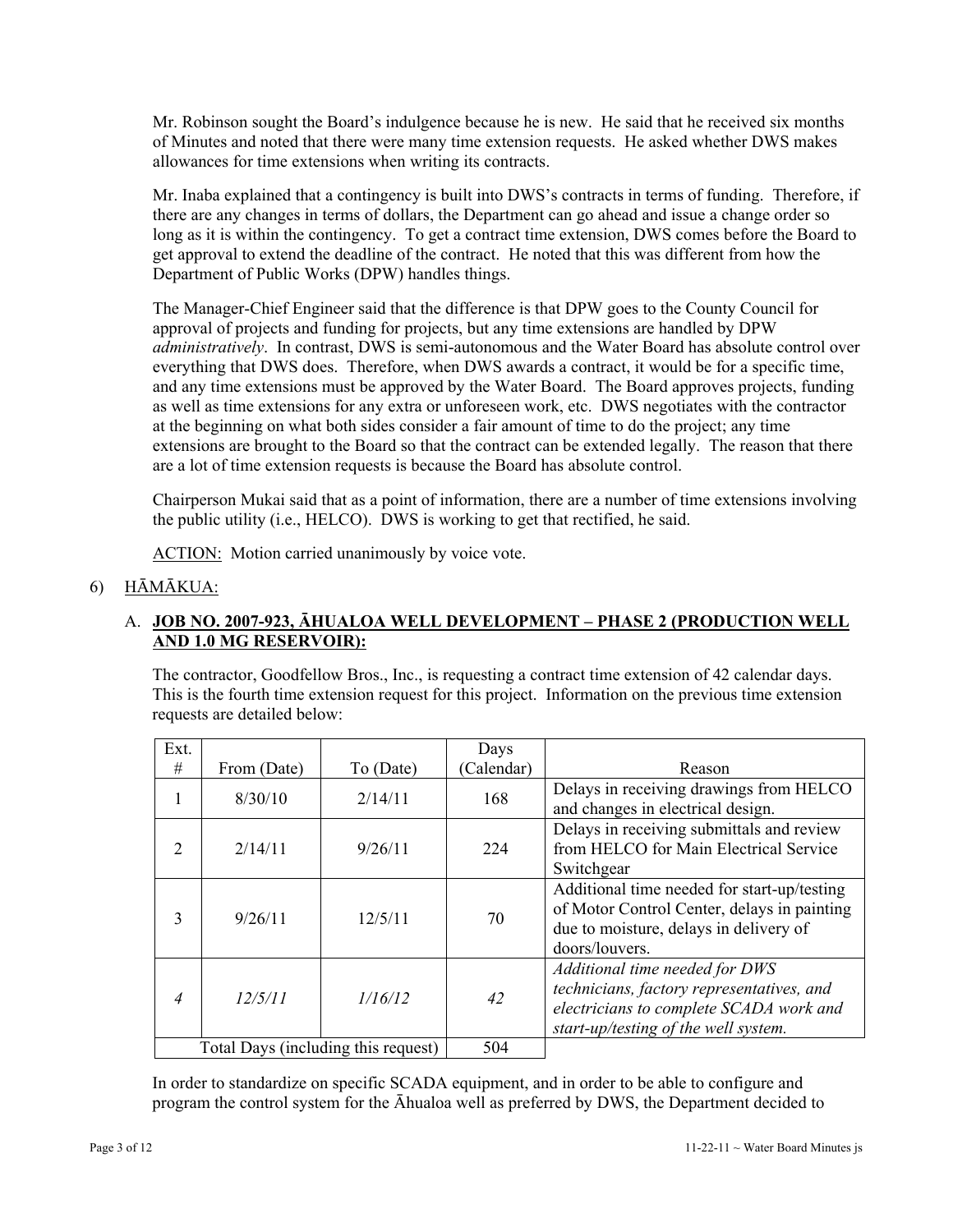remove the SCADA portion of work from the contract and have DWS technicians perform the SCADA work. As a result, additional time will be required to complete installation, start-up, and testing of the control system. Factory representatives and the contractor's electricians will also need time to coordinate with DWS staff and complete their portion of the work.

Staff has reviewed the request and finds that the 42 calendar days are justified.

This project is being funded through the American Recovery and Reinvestment Act of 2009 (ARRA). The requested time extension will not affect ARRA funding for this project.

The Manager-Chief Engineer recommended that the Board grant this contract time extension of 42 calendar days to Goodfellow Bros., Inc., for JOB NO. 2007-923, ĀHUALOA WELL DEVELOPMENT – PHASE 2 (PRODUCTION WELL AND 1.0 MG RESERVOIR). If approved, the contract completion date will be extended from December 5, 2011 to January 16, 2012.

MOTION: Mr. Taniguchi moved to approve; seconded by Mr. Greenwell.

The Manager-Chief Engineer noted that there was a very long delay with HELCO on this project. Without power, there were certain things in the contract that could not be done, along with testing that could not be done. At this point, the contractor needs to do testing, fulfill requirements and make necessary adjustments.

Mr. Inaba said that HELCO power still is not there at the site. DWS's electronic technicians will be programming the SCADA system for this project, and the technicians are coordinating with the contractor to have all of the necessary equipment installed and tested. The problem right now is a scheduling conflict, with DWS staff only available later, as the letter from Goodfellow states.

Mr. Greenwell asked if the technicians are going to test using a portable generator because HELCO power is not there yet.

Mr. Inaba confirmed this. DWS is going to bring in one of its emergency generators large enough to actually run this entire well, he said.

Mr. Greenwell asked if DWS is looking at another delay with HELCO down the road, due to no power availability.

Mr. Inaba said no, and explained that once the technicians test the well and the equipment, the technicians can make sure that everything is operating properly. That will be the acceptance date. The delay lies in actually being able to use the generator full-time while waiting for the HELCO power line to be completed. The power line work started about three weeks ago, and the contractor is on site, Mr. Inaba said.

Mr. Greenwell asked whether DWS will be able to run the system on the portable generator (once the generator is tested).

Mr. Inaba confirmed this.

Mr. Greenwell asked whether it would then just be a matter of waiting for HELCO to hook up the power.

Mr. Inaba said yes. Fuel consumption would be a big issue, but the idea is to do a monthly start-up. The generator will remain on site until HELCO power comes in, he said. DWS does not want the equipment just sitting there without being used. Therefore, DWS is going to crank it up periodically to make sure everything is still running as the end of the warranty period approaches.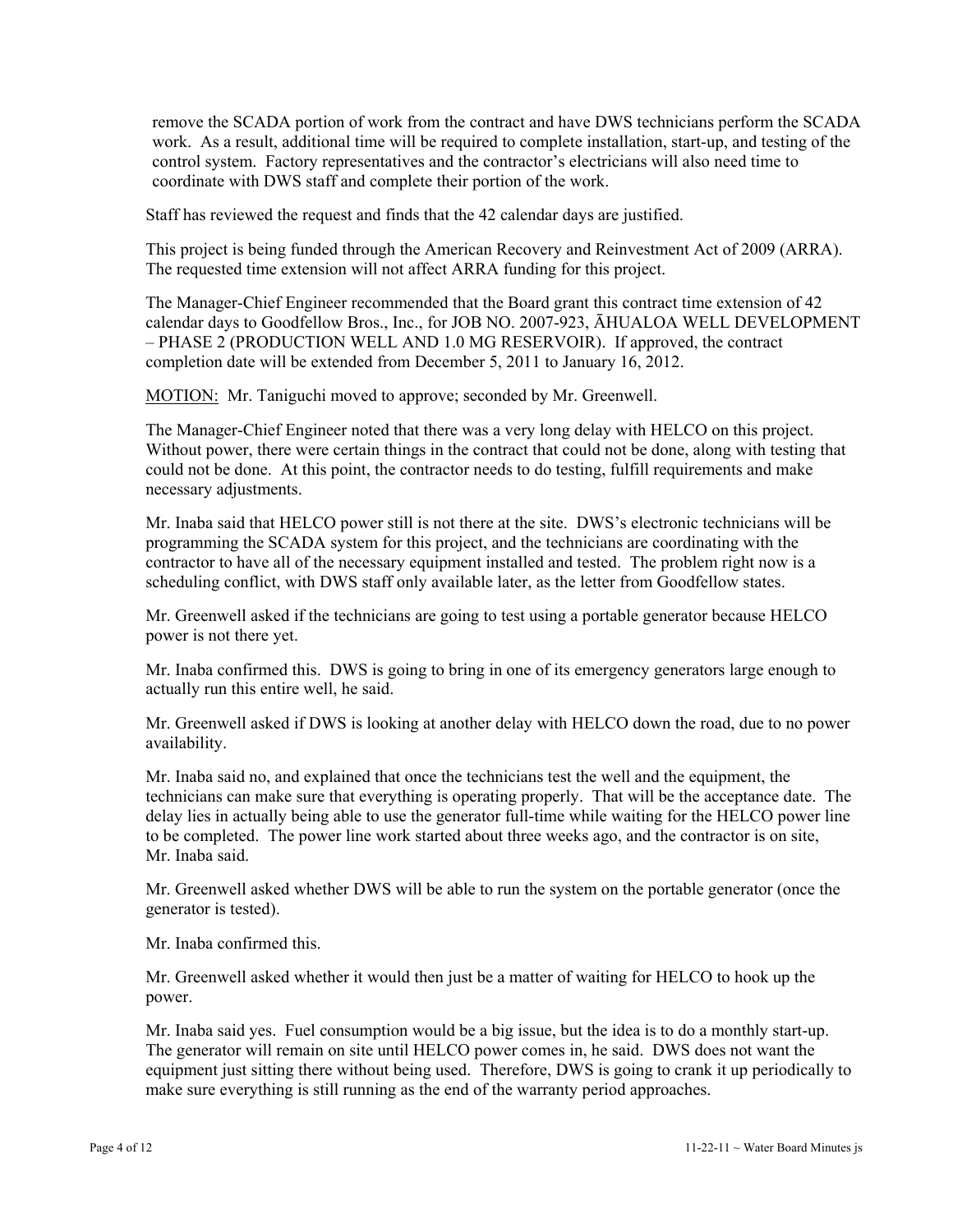Mr. Taniguchi said that according to Goodfellow's letter, it appears that the delay this time is DWS's fault.

Mr. Inaba said yes, the contractor is trying to work the schedule out with the DWS technicians. He noted that DWS has only two electronic technicians for the entire island.

The Manager-Chief Engineer said that the reality is that with only two electronic technicians, there are scheduling problems due to the holidays, vacations, etc. The six-week extension also allows for the generator to be transported to the site and to be started up, etc.; the timing is being calibrated to be right around the current completion date of December 5.

Mr. Meierdiercks said this was rather a good thing because DWS will get to test the generating equipment, will be able to run the generator for a period of time to see how well and how long it can work. It will also enable DWS and the contractor to complete what they have to do there before HELCO hooks up. Therefore, even though there is a delay, DWS gets to run the equipment, fill the tank, and do the testing, etc.

Mr. Inaba said the tank has actually been filled with the surface water from Waimea, and DWS needs to purge the well and flush the lines, etc.

Chairperson Mukai asked whether DWS will be actually testing the water quality while using the portable generator.

Mr. Inaba said that DWS has to do some confirmation sampling. When DWS finishes the first phase, i.e., the well drilling, DWS does test the water quality. However, by the time all of the results come back and a report comes back from the Department of Health (DOH), the contractor will have been demobilized already. For that reason, there is often a requirement to collect confirmation samples. DWS will have to collect confirmation samples when the well is started up, he said.

Mr. Okamoto explained about the report that is required before DWS can use the water. As Mr. Inaba said, the first phase is the exploratory phase, and part of that phase is to test the pump to make sure that there is an adequate quantity of water in the hole. While they are doing the pump test, DWS takes a sample and runs a whole battery of water quality tests. DOH will require DWS to do confirmation testing again, he said. DOH will review all of the data, circulate the data to other agencies, etc. If all goes well, that review will occur during the exploratory phase and DOH will issue a conditional approval, with the four contaminants that DWS must re-test for. Once that re-testing takes place and approval is given, DWS can use the well, Mr. Okamoto said.

Chairperson Mukai asked who owns the portable generator.

The Manager-Chief Engineer said that it belongs to DWS; the portable generator is among eight generators that were obtained through federal funds secured during the administration of then-Mayor Harry Kim. The generators are stationed at strategic locations island-wide, including hospitals. DWS tests the generators once a month to make sure everything works.

Chairperson Mukai asked about the cost associated with moving this generator to the Āhualoa site.

Mr. Inaba said that the contractor will move it as their expense.

Chairperson Mukai noted that the pump at the Ocean View well worked fine after all, despite fears that it would not function after being submerged for so long. He asked why DWS did not use one of the portable generators to test the pump in Ocean View.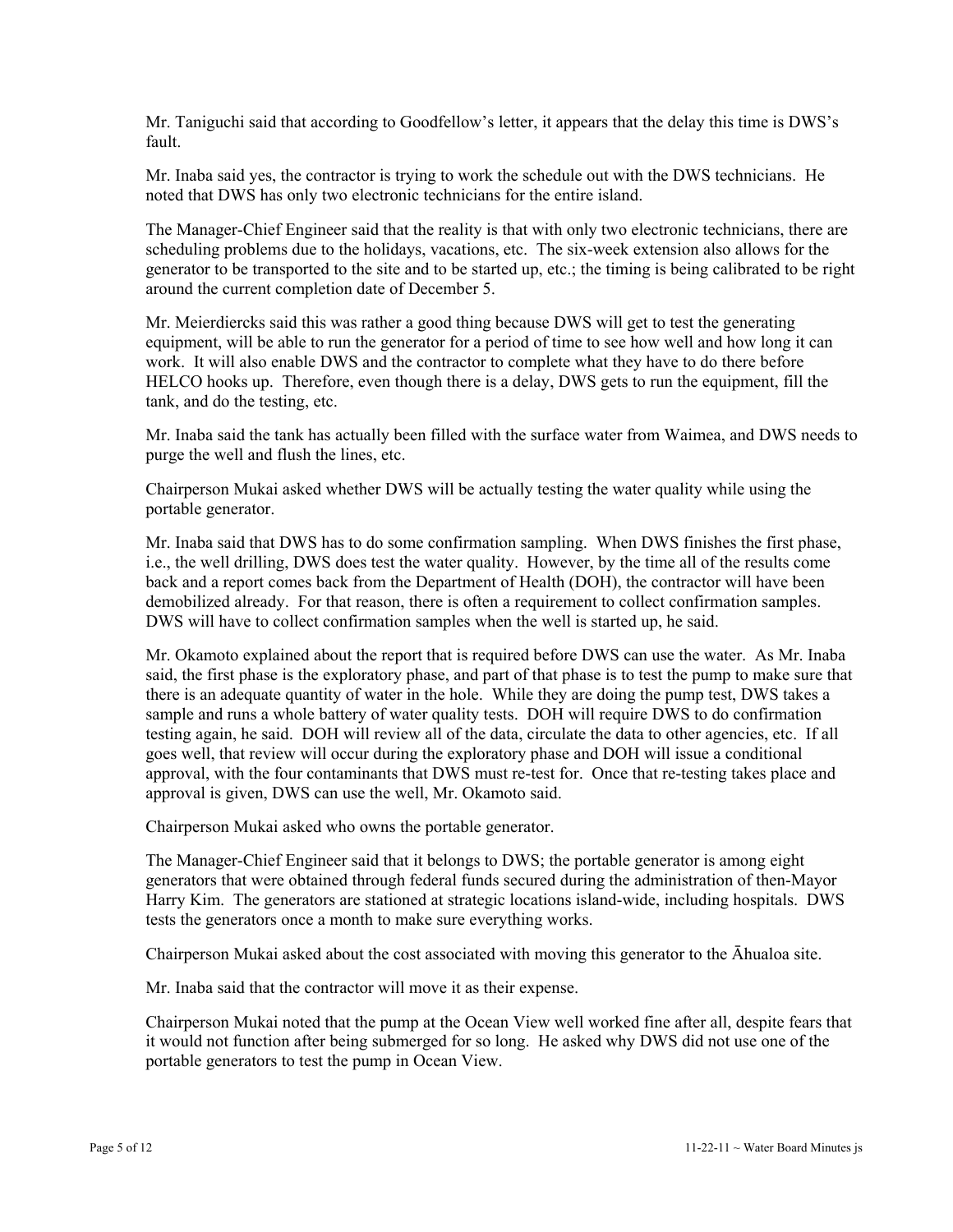The Manager-Chief Engineer said that the pump at Ocean View did run. The problem now is that the pump is a three-phase pump, and the current and amps in the phases are unbalanced. The pump has safety features that knock the pump off when the phases are unbalanced. Every time DWS runs the Ocean View pump, the pump knocks off because the phases are not balanced.

Chairperson Mukai said okay, the Board is not discussing the Ocean View project right now; in future situations like this, DWS should use a portable generator to test the pump. In any case, it is food for thought, he said.

ACTION: Motion carried unanimously by voice vote.

# 7) MISCELLANEOUS:

## A. **DEDICATION OF WATER SYSTEMS:**

The Department received the following documents for action by the Water Board. The water systems have been constructed in accordance with the Department's standards and are in acceptable condition for dedication.

## **1. GRANT OF EASEMENT AND BILL OF SALE**

 Subdivision Application No. 2010-000986 No. of Lots: 3 Zoning: FA-2a Grantor/Seller: Hawaii Brewery Development Co., Inc. Tax Map Key: (3) 1-6-141: 024 Construction Completion Date: October 11, 2011 Water System Cost: \$69,583.00

# **2. GRANT OF EASEMENT AND BILL OF SALE**

Hilo Hillside Estates, Phase I Subdivision Application No. 93-000090 Tax Map Key: (3) 2-4-008: 014 portion Grantor/Seller: Moaniala Holdings, LLC No. of Lots: 143 Zoning: RA-1a Facilities Charge: \$319,000.00 Date Paid: 1/16/2011 Construction Completion Date: 2/02/2011 Water System Cost: \$529,680.00

The Manager-Chief Engineer recommended that the Water Board accept these documents subject to the approval of the Corporation Counsel and that either the Chairperson or the Vice-Chairperson be authorized to sign the documents.

MOTION: Mr. Meierdiercks moved to approve; seconded by Mr. Perry.

Mr. Robinson asked about the second grant of easement and bill of sale. He asked whether the Facilities Charge of \$319,000.00 was on top of the Water System Cost of \$529,680.00, or whether the Water System Cost represents the Facilities Charge and the cost of installation.

Mr. Inaba said no, the Facilities Charge is separate.

ACTION: Motion carried unanimously by voice vote.

# B. **REPORT OF AD HOC FINANCE COMMITTEE:**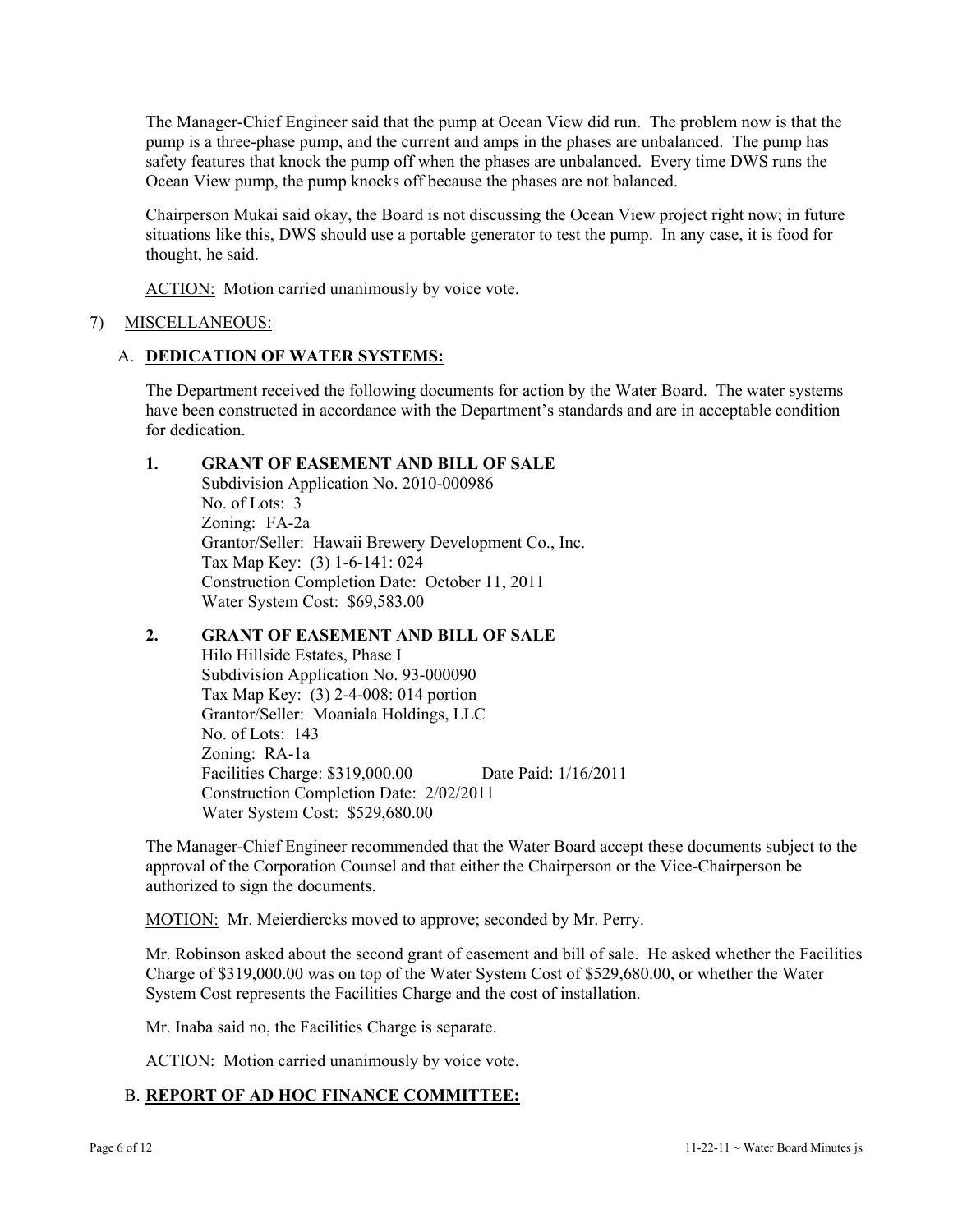No report this meeting.

# C. **REPORT OF AD HOC COMMITTEE TO REVISE THE MANAGER-CHIEF ENGINEER'S EVALUATION FORM:**

No report this meeting.

# D. **ENERGY MANAGEMENT ANALYST UPDATE:**

No report this meeting.

### E. **MONTHLY PROGRESS REPORT**:

No discussion.

# F. **REVIEW OF MONTHLY FINANCIAL STATEMENTS:**

Mr. Rick Sumada, the Water Works Controller, was on vacation. Chairperson Mukai noted that Mr. Sumada had sent Mr. Taniguchi some information before he went on vacation.

Mr. Taniguchi said he had no major questions.

Chairperson Mukai said the Item would be deferred to next month.

### G. **MANAGER-CHIEF ENGINEER'S REPORT:**

The Manager-Chief Engineer will provide an update or status on the following:

1) Palani Road Transmission Waterline Project – There are some concerns with the contractor, involving having the contractor actually come on site to finish up. The project is basically complete, but there are minor items that need to be handled or fixed, the Manager-Chief Engineer said. Mr. Inaba said the contractor was trying to energize the system when a rock got stuck in the clay valve (which is a pressure-reducing valve). It was a matter of how the contractor decided to energize the system, which is top-down in nature. There probably was an empty line at the bottom, and they were not able to adjust the valve once they opened it. In the meantime, when the water finally hit the bottom, the column of water created a hammer effect which damaged the inlet controls to the tank. They now need to replace some of the straps, etc., that were sheared off. Mr. Inaba said he was trying to get the contractor to go back and take care of it. Mr. Greenwell asked if this meant an extension to the contract. Mr. Inaba said no, because this was something that the contractor caused. The Manager-Chief Engineer said an extension was not justified; if the contractor were to ask for a time extension, DWS would deny it. Mr. Inaba said the sub-contractor is coming back on site, and efforts are being made to get the contractor back on site. He was trying to coordinate the contractor and the subcontractor. Mr. Inaba said it had been one week since the incident. The Manager-Chief Engineer said that the situation was frustrating, but noted that a clay valve malfunction like this is pretty common in a new water system. That is why DWS urges contractors who are doing a new water system to make sure the system is flushed thoroughly; all it takes is a pebble to get under that seat and it will take out the clay valve. That is exactly what happened here; the system obviously was not flushed enough and a rock got lodged under the diaphragm of the clay valve, the Manager-Chief Engineer said. The pressure-reducing valve that Mr. Inaba was referring to is a valve that automatically reduces a high inlet pressure to a lower outlet pressure; it enables the management of pressure in the system. When a rock gets stuck in the diaphragm, the high pressure translates all the way through, the Manager-Chief Engineer said. Mr. Meierdiercks said he hoped that someone is keeping notes of all of the problems that DWS is having with this contractor, and remind the Board about these problems when CTS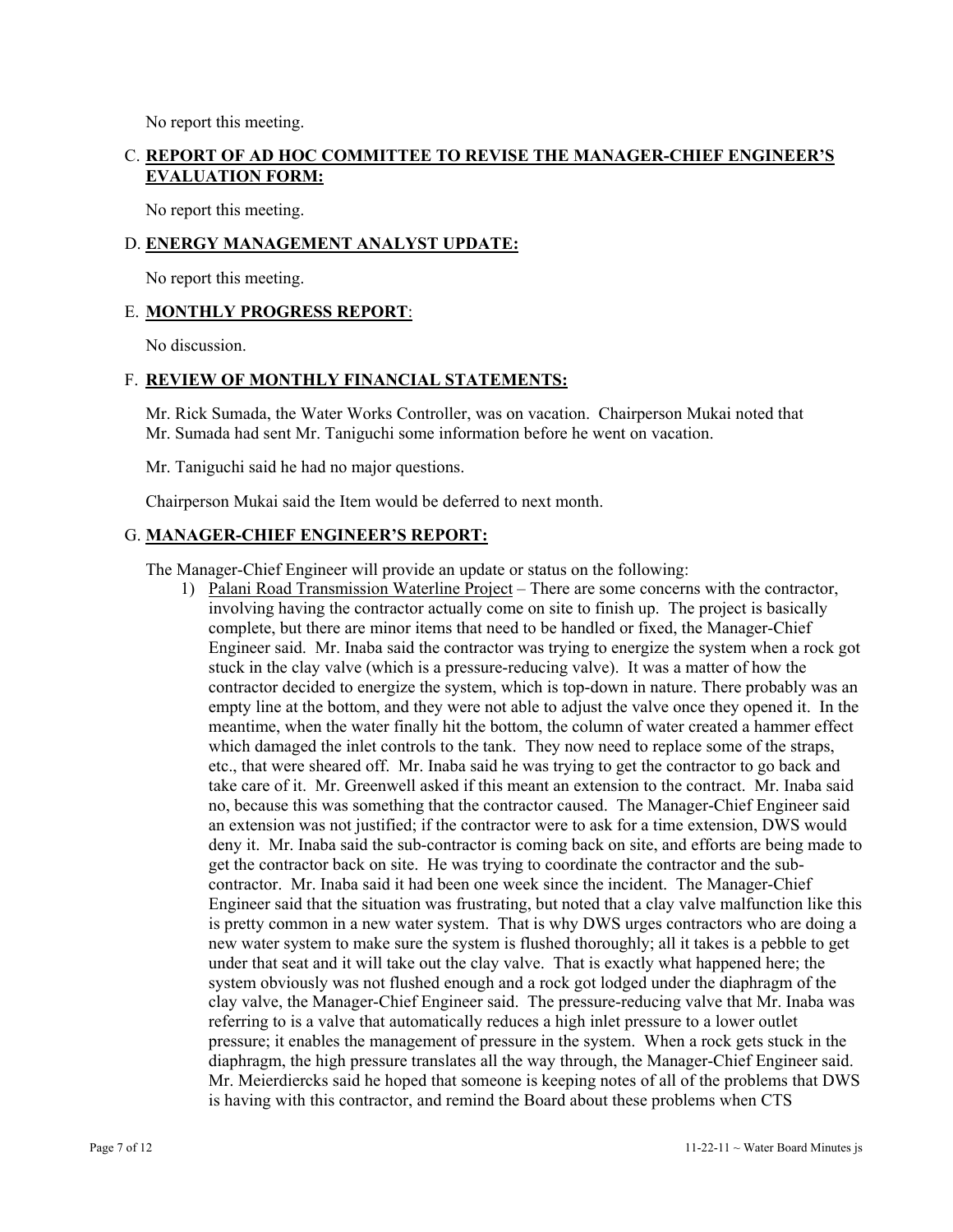- 2) Hawaiian Ocean View Estates Project As mentioned earlier, DWS is having major problems with HELCO because the power to the three-phase power to the site is unbalanced and it keeps knocking off the pump (due to the safety features in place). This project is a design-build, and the contractor's electrical consultant is working with HELCO to resolve the issue. HELCO is adamant that they are within the allowable tolerance, and DWS is asking HELCO to prove it. The electrical consultant is working with HELCO to see how the power can be balanced so that the pump does not keep tripping off. The pump keeps tripping off due to a safety feature that prevents the motor from burning. HELCO is being adamant that they are within tolerance, and DWS is adamant that the pump cannot run under these circumstances. Mr. Inaba said that Mr. Jon Arizumi of HELCO had assured him that HELCO is taking the next step by working with the electrical consultant. HELCO is obtaining the equipment information, and is trying to figure out what is going wrong. Mr. Greenwell asked why HELCO does not just put its recorders on to monitor the power. Mr. Inaba said they are doing that, and HELCO is saying that the power to the transformer is within tolerance. Mr. Greenwell said the power to the transformer may be in tolerance, but that is immaterial; what matters is the power to the *pump*. That is why a recorder there at the pump would pinpoint where the problem lies, Mr. Greenwell said. The Manager-Chief Engineer said it is clear that there is an imbalance, as evidenced by the fact that the pump keeps tripping off. Mr. Greenwell noted that DWS is HELCO'S biggest customer, and yet HELCO appears to be the biggest thorn in DWS's side. Mr. Inaba reiterated that HELCO is working with the electrical consultant to correct the problem. The Manager-Chief Engineer noted that because this is a design-build project, the design was done by the contractor and his consultant, and DWS did not have much control over the project. If this were a normal project whereby DWS did the design, DWS would be able to go directly after HELCO. However, because this is a design-build, everything is being done by the contractor and his electrical consultant. Ultimately, this is the contractor's responsibility. Mr. Taniguchi asked how much DWS has paid the contractor already. Mr. Inaba said there is a 2.5 percent retainage, and DWS has paid 3-point-something million dollars. Mr. Inaba said that DWS is telling the contractor that the contractor has to work this problem out. Mr. Taniguchi expressed misgivings that if the amount outstanding is very small, the contractor may not be motivated to make it a priority. The Manager-Chief Engineer said no, the contractor has to come through; he noted that the contractor still has to pay the subcontractors, and the contractor will want to work with DWS again. Mr. Taniguchi said DWS does not want to get caught in the middle of this thing. The Manager-Chief Engineer said that DWS is indeed caught in the middle. He noted that Ms. Aton was working to arrange a meeting with the Ocean View community to update them on what is going on. He suggested that Mr. Arizumi should be invited to the meeting to explain what is being done to make this thing work. Chairperson Mukai said that although other jurisdictions are increasingly doing design-build projects, DWS should think twice before doing another design-build. He acknowledged that DWS was forced to do a design-build on this particular project due to the severe time constraints. The Manager-Chief Engineer said that DWS has only done two design-build projects in his time at DWS, and both projects were headaches for DWS. He agreed that in this particular case, DWS had to go with design-build in order to encumber the \$6 million within the allowable time. He agreed with the Chairperson that design-build is not a good way to do things, because the Department loses control of the project.
- 3) Pu'ukala/Kona Ocean View Properties Subdivision Improvement District Update Some of the costs to provide a water system to this 83-lot subdivision will be picked up by the federal government. The subdivision will also get fire protection through this project, which is on the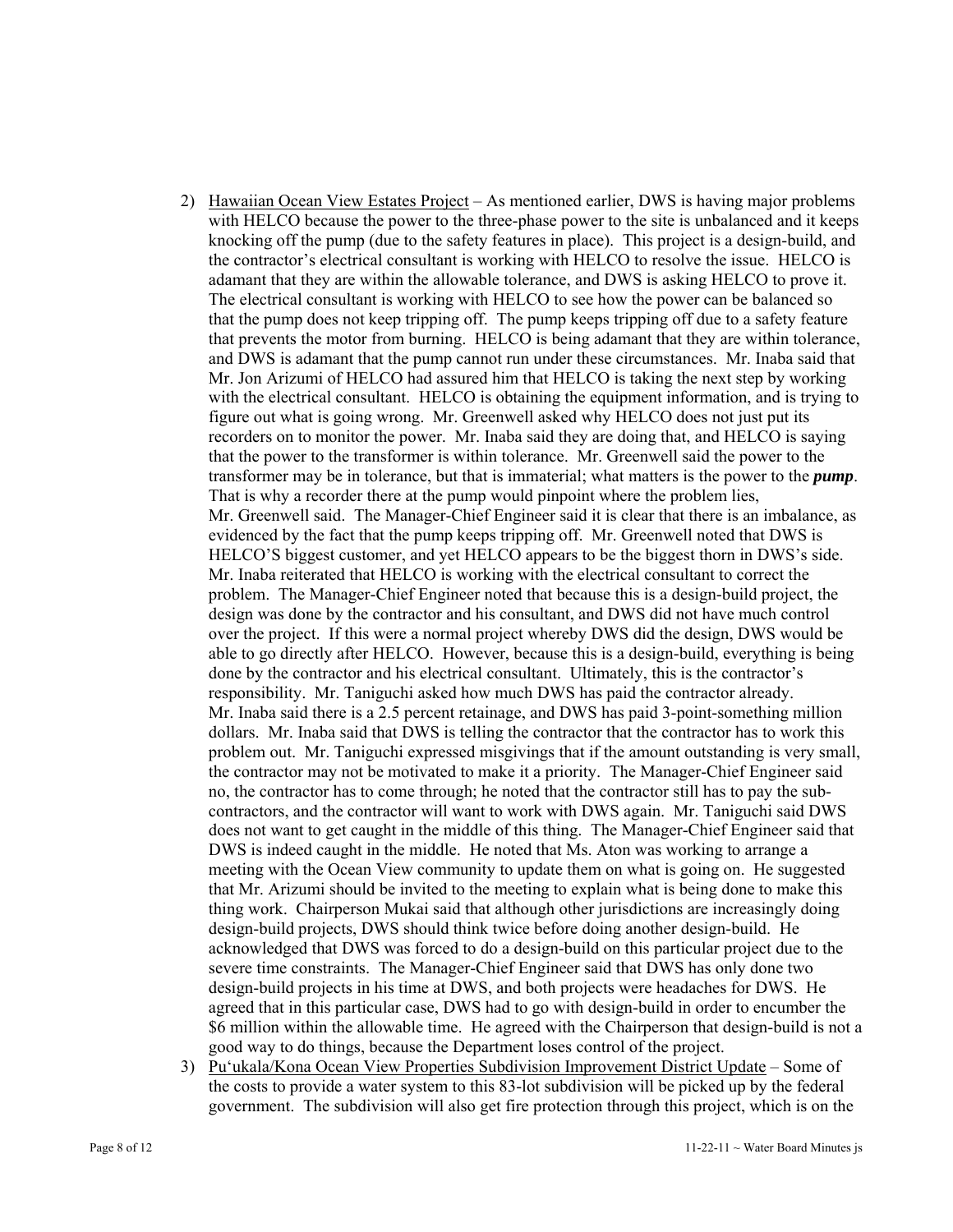4) Public Information and Education Specialist Update – Ms. Aton reported that the Hawai'i Tribune-Herald and West Hawai'i Today covered the story about the Manager-Chief Engineer's impending retirement and the recruitment for his successor. The Manager-Chief Engineer, Ms. Wanda Kapahu of Human Resources, and Ms. Aton visited each of DWS's baseyards to give updates. Ms. Aton is arranging for a TV segment in December by Rosey Rosenthal about the Waikoloa Reservoir No. 2, featuring DWS engineers Messrs. Finn McCall and Dave Thomas. Ms. Aton is setting up a meeting in mid-December with the Ocean View community, as a way of breaking the news that the Ocean View facility opening will be delayed. (It was to have possibly opened in January.) Ms. Aton agreed that inviting HELCO to that meeting is a good idea. She will be issuing a press release about the upcoming meeting. On education, Ms. Aton, Ms. Julie Myhre of Operations and Mr. Gerald Yorita of Engineering Division recently made presentations to students at Kalaniana'ole Elementary and Intermediate School. There will be student field trips to Hilo Baseyard and the Pana'ewa wells, as well as a visit by Waimea Middle School students to the Waimea Treatment Plant. On conservation, Ms. Aton attended a meeting of the Water Conservation Advisory Group led by DLNR in Honolulu. This group is putting together a baseline report on water consumption statewide. Ms. Aton also attended a training session by Honolulu Board of Water Supply on doing conservation audits of commercial and industrial customers, noting that Honolulu is doing such audits themselves. She noted that conservation is a double-edged sword because conservation means lower consumption and thereby, lower revenues for DWS. Therefore, Ms. Aton suggested waiting for recommendations on conservation from the Advisory Group that make sense to DWS. Commercial/industrial customers in West Hawai'i, sometime in the future, would be a good place to start with a conservation plan. There is a statewide TV ad campaign called "Detect a Leak Week," and DWS's participation will be limited to having DWS's logo appear in the ads, Ms. Aton said. Mr. Derek Sonoda of Hawai'i Energy has approached DWS about distributing water-efficient shower heads, whose purchase Hawai'i Energy would sponsor. The Manager-Chief Engineer noted a similar initiative years ago whereby HELCO gave out free shower heads through DWS's baseyards. Mr. Greenwell asked about the Advisory Group led by DLNR. Ms. Aton said that all of the water supply departments, military users, golf course users, etc., were invited to join the Advisory Group in order to get a good picture of water use statewide. DLNR is gathering data from these major water users to get a baseline of consumption across the state. Consultant CH2M Hill is the consultant hired to do the conservation report, and has asked DWS for its water data. Mr. Kaneshiro asked whether DWS is looking into areas not yet served by DWS water systems, and whether DWS is promoting improvement districts as a way to get water to unserved areas (and thus boost DWS water sales). The Manager-Chief Engineer confirmed that DWS does promote improvement districts, noting that such projects allow for flexibility in setting boundaries. Some areas, such as Hawaiian Paradise Park, have said they do not want to go the improvement district route due to the various requirements that go along with such programs (i.e. paving roads up to standards, etc.) He cited Andrade Camp as among several improvement districts that DWS has been involved with; residents really benefit from improvement districts. Chairperson Mukai suggested that Ms. Aton include on the DWS website information for the public about improvement districts and how to go about doing one. Mr. Kaneshiro said that one of the benefits of such improvement districts is fire protection (i.e., fire hydrants) and lower homeowner/fire insurance rates as a result. The Manager-Chief Engineer said that DWS will administer the improvement district program for the residents and seek the funding. DWS keeps track of its time on the project, and ultimately gets paid for its time as part of the assessment. Residents in an improvement district get assessed monthly over a 20-year period, he added. Chairperson Mukai said he is kind of a lame duck Board member, but requested that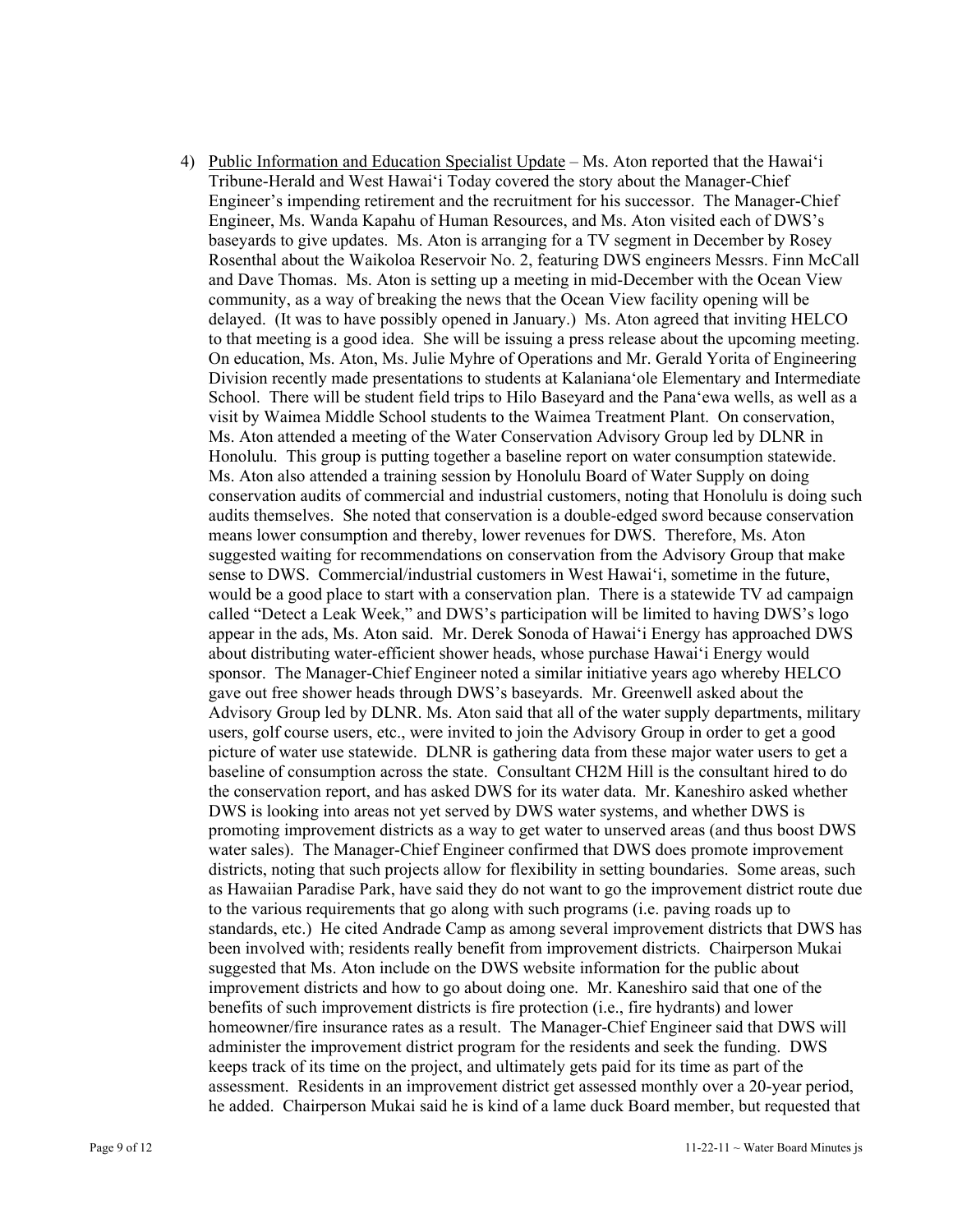5) Recognition of Service Retirement – Ronald Abran -- Mr. Ikeda reported that Mr. Abran, who is retiring on November 30, has worked as an electrician with DWS for about 24 years. Mr. Abran is on vacation until his last day of work, so that is why he is not here today, Mr. Ikeda said. DWS is recruiting to fill Mr. Abran's soon- to-be vacant position, Mr. Ikeda added.

# H. **CHAIRPERSON'S REPORT:**

Chairperson Mukai again welcomed Mr. Robinson to the Board, and said that hopefully, Mr. Uyeda would soon be welcomed on to the Board today. He noted that it has been a long time that the Water Board has had its full roster of nine members, and added that his own term would expire at the end of the year, so his own position needs to be filled.

Mr. Kaneshiro asked when the election of the incoming Board Chairperson would take place.

Chairperson Mukai said the election would be at the December Board meeting. He said that anyone interested in serving should let the Board know. He noted that Mr. Meierdiercks had indicated that he was willing to serve as Chairperson next year, and Mr. Taniguchi said he would be willing to serve as Vice-Chairperson. However, the nominations are open to anyone on the Board.

Mr. Greenwell asked whether the Board could discuss the election a bit further today.

Chairperson Mukai said no, the item was not agendized and therefore the Board cannot discuss the election today.

Ms. Garson said it would be on the Agenda next month.

Chairperson Mukai said the matter of who will be the next Chairperson and Vice-Chairperson does not have to be decided in December. If there is a question or nominations from the floor, it can be pushed into January or February, he said.

Mr. Meierdiercks said that in that case, the Vice-Chairperson would serve as Chairperson in the interim.

Chairperson Mukai confirmed this.

Mr. Kaneshiro said he was sure that Chairperson Mukai would be willing to stay on as Chairperson until his replacement is elected.

Ms. Garson said that Mr. Mukai's term on the Board could be extended by 90 days after the end of the year.

Moving on, Chairperson Mukai noted that the next two Items should have been numbered 8) and 9), instead of 10) and 11).

## 8) **DISCUSSION REGARDING SELECTION OF NEW MANAGER-CHIEF ENGINEER:**

The Water Board discussed the selection of the new Manager-Chief Engineer of the Department of Water Supply.

The County of Hawai'i Department of Human Resources forwarded the names of five (5) Manager-Chief Engineer applicants to the Water Board, County of Hawai'i, for consideration in selecting the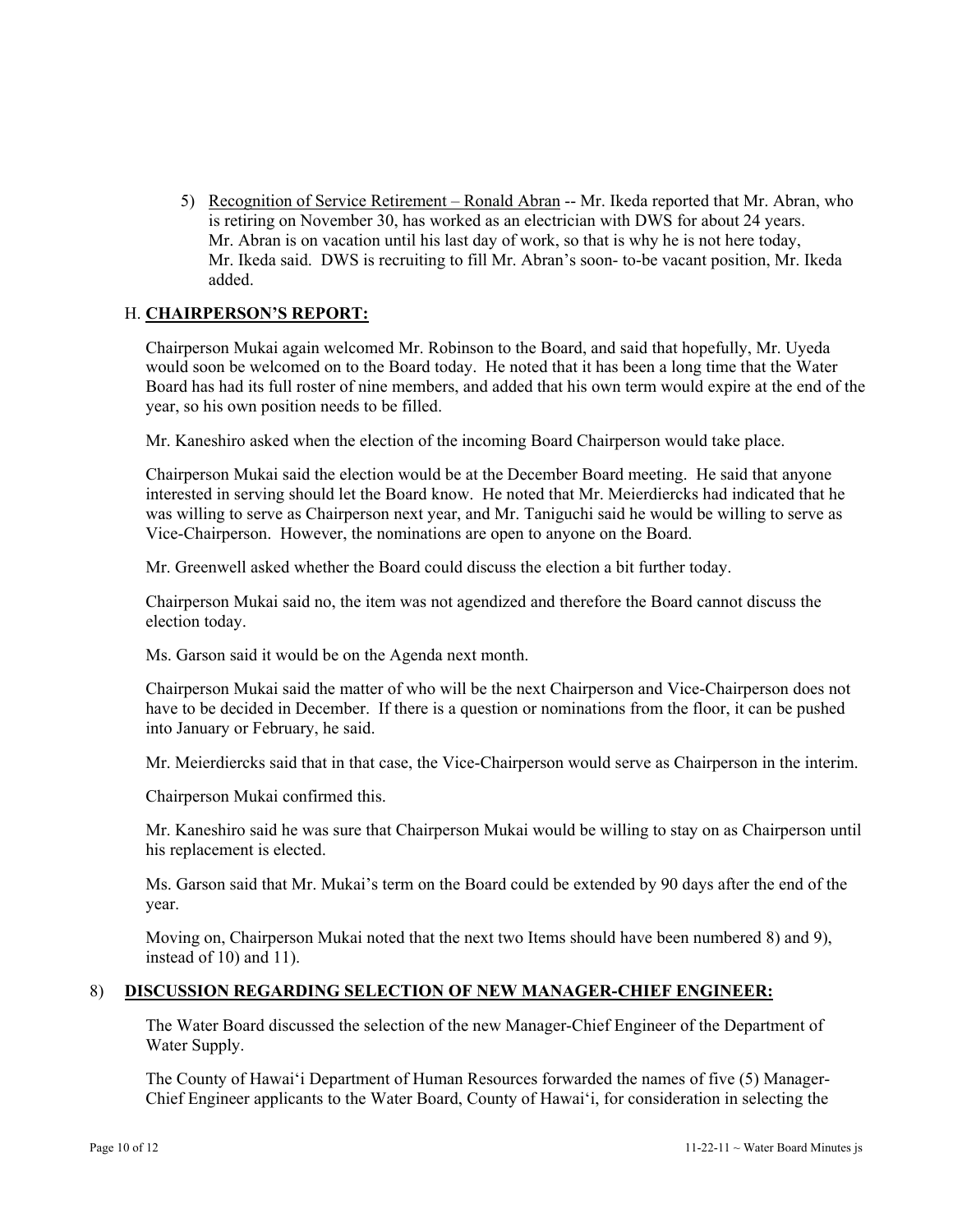County's next Manager-Chief Engineer for the Department of Water Supply. The qualified applicants are:

- 1. Quirino Antonio
- 2. Donald M. Fujimoto
- 3. Owen M. Nishioka
- 4. Keith Okamoto
- 5. Clyde K. Young

Ms. Garson said this morning she had received an email from Mr. Fujimoto, one of the applicants. The email read as follows: "Please be informed that I would like to withdraw my application for the DOW Manager-Chief Engineer position. My decision is based on my commitment to follow through with current critical profession issues, prior to pursuing other opportunities. Send my appreciation to the Board for their consideration and opportunity to seek this prestigious position. I know they will make a wise decision with their selection and look forward to meeting the new manager in the future. Respectfully submitted, Donald M. Fujimoto."

Ms. Garson said she had also spoken to Mr. Fujimoto, so she is certain that this email did come from him. Before moving into Executive Session, Ms. Garson suggested that the Board take a five- to 10 minute break, in hopes that Mr. Uyeda would soon arrive. Mr. Uyeda had said that he was going to try to come to the meeting by around 11:00 a.m., she added.

Mr. Meierdiercks asked whether the Board needed to formally recognize Mr. Uyeda before the Executive Session begins.

Ms. Garson said that Mr. Uyeda would need to be sworn in first, and then he can take part in the meeting.

*(The Board recessed at 11:00 a.m., and reconvened at 11:15 a.m.)* 

## 9) **EXECUTIVE SESSION RE: SELECTION OF NEW MANAGER-CHIEF ENGINEER:**

The Water Board anticipated convening an executive meeting, closed to the public, pursuant to Hawai'i Revised Statutes, Sections 92-4, 92-5(a)(2), 92-5(a)(4), 92-5(a)(8) and Hawai`i County Charter Section 13-20(b) to discuss interview questions and the interview process for the position of Manager-Chief Engineer, where consideration of matters affecting privacy will be involved, to deliberate or make decisions upon matters that require the consideration of information that must be kept confidential pursuant to state or federal law, or a court order, and for the purpose of consulting with the Water Board's attorney on questions and issues pertaining to the Water Board's powers, duties, privileges, immunities and liabilities. A two-thirds vote, pursuant to HRS Section 92-4, is necessary to hold an executive meeting.

MOTION: Mr. Meierdiercks moved to go into Executive Session; seconded by Mr. Perry, and carried unanimously by voice vote.

*(The Board went into Executive Session at 11:16 a.m., but recessed again at 11:38 a.m. when Mr. Uyeda arrived and was sworn in. The Executive Session resumed at 11:40 a.m. and ended at 12:36 p.m.)* 

Once out of Executive Session, Chairperson Mukai announced the schedule for the applicant interviews at the Special Meeting on December 14, from 8:00 a.m. at the Department of Liquor Control Conference Room. Statements from the Public are slated from 8:00 a.m. to 8:30 a.m. The first interview will be at 8:30 a.m., the second at 9:30 a.m., the third at 10:30 a.m., and the fourth at 11:30 a.m. The Board is reserving December 15 for whatever unfinished business may remain.